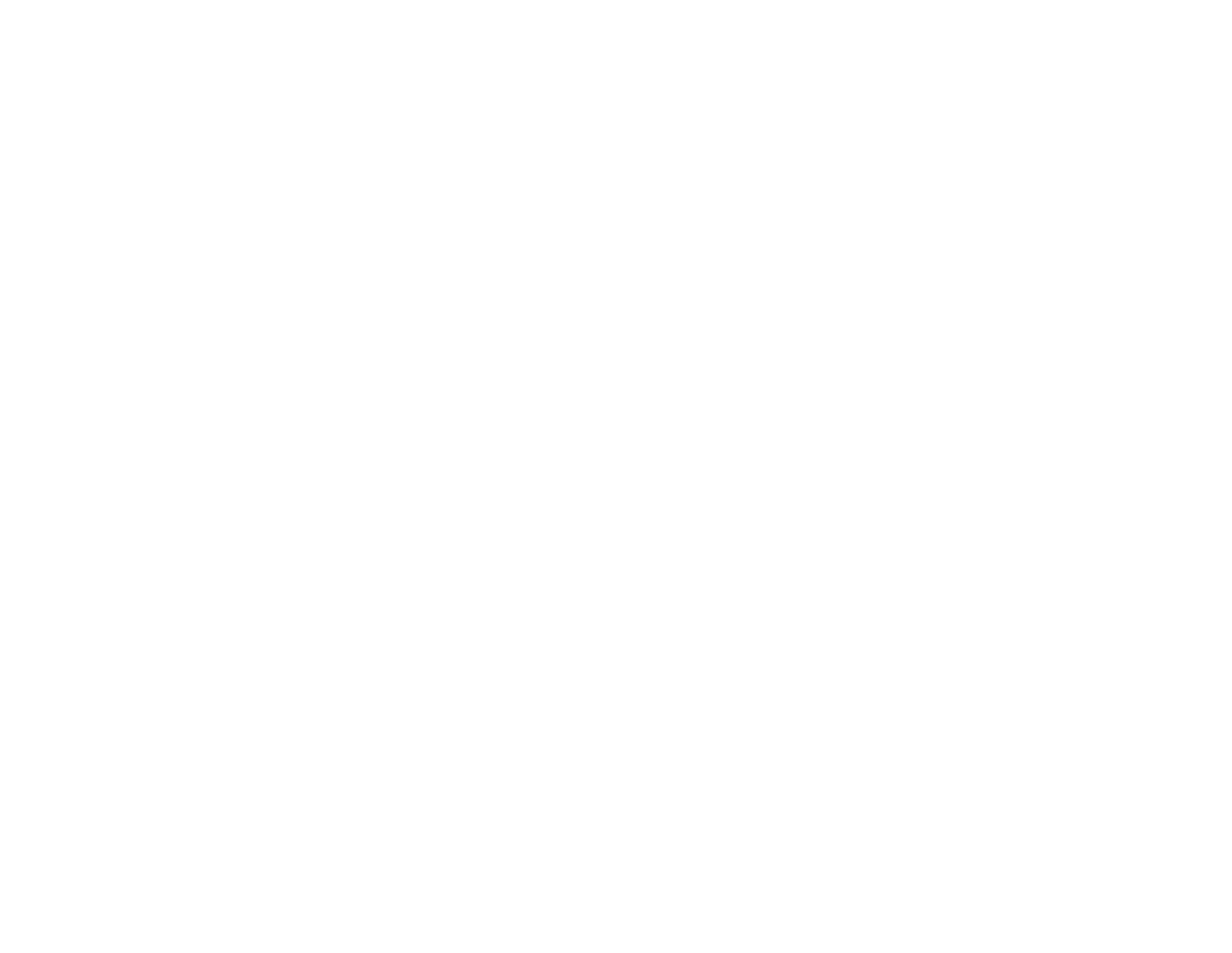# **ADVENT EPISCOPAL CHURCH 3760 Dover Center Road Westlake, Ohio 44145 June 20, 2021** 10:00 a.m. **The Fourth Sunday after Pentecost**

**Rite II - Holy Eucharist - The Word of God** 

### **PRELUDE**

#### **PROCESSIONAL BOB #36 Come and See**

Come and see the glory of the Lord, Come, behold the Lamb. Come and see the mercy of the King, Bowing down before Him. Come and give thanks unto the Lord. Come, behold the Lamb. Come and sing the praises of the King, Bowing down before Him. *For He is Lord above the heavens, Lord in all the earth. Lord of all the angels, Worthy to be served. Alleluia, alleluia,(Repeat)*

*Final Ending: Lord.*  © 1989, Doulos Publishing, CCLI 126471

#### **OPENING SALUTATION & RESPONSE**

*The people standing, the Celebrant says* 

*Celebrant*Blessed be God: Father, Son, and Holy Spirit.

*People* **And blessed be his kingdom, now and for ever. Amen.** *The Celebrant says*:

**BCP 355**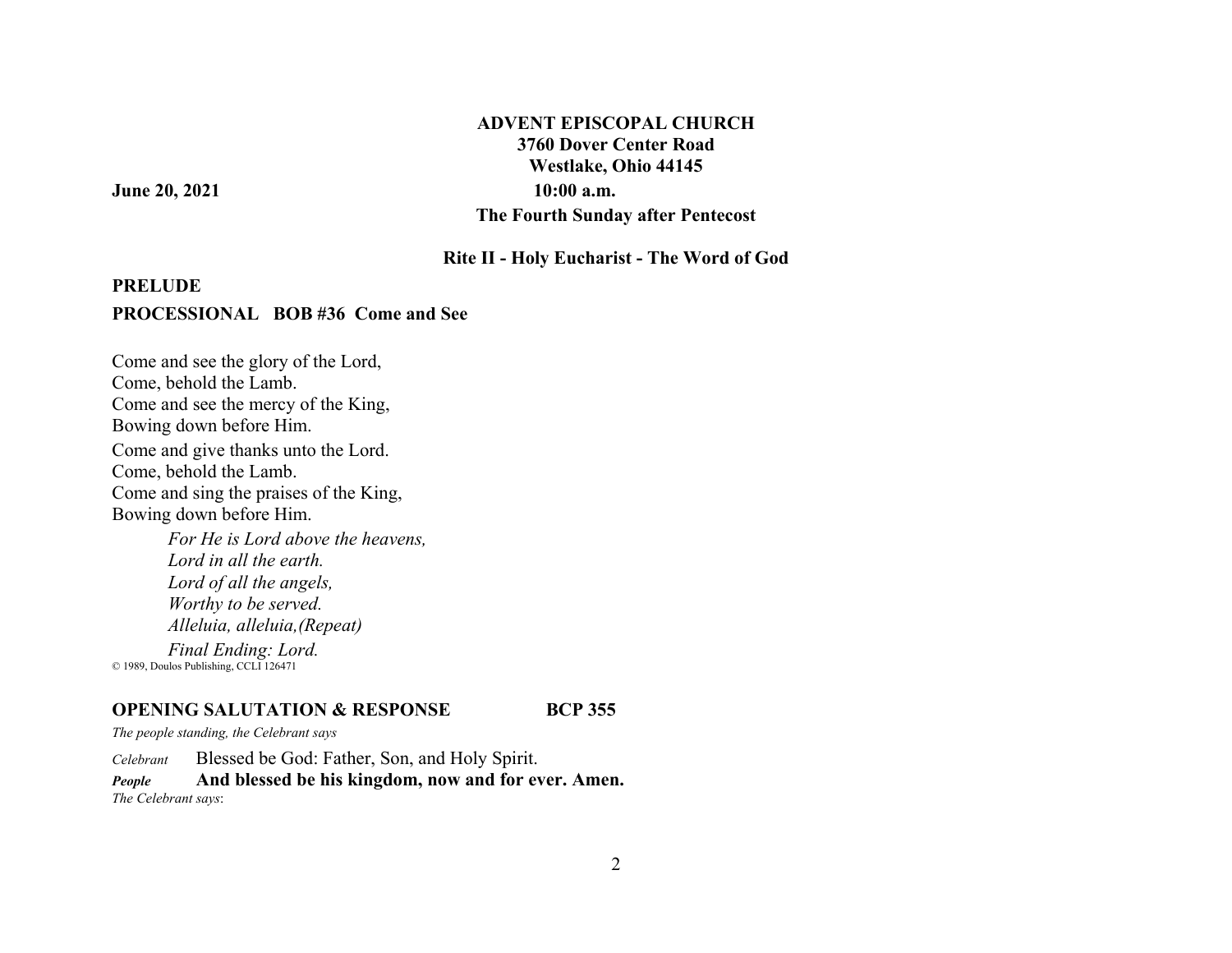Almighty God, to you all hearts are open, all desires known, and from you no secrets are hid: Cleanse the thoughts of our hearts by the inspiration of your Holy Spirit, that we may perfectly love you, and worthily magnify your holy Name; through Christ our Lord. *Amen*.

*All standing, sing*

# **THE GLORIA**

**BCP 356**

Glory to God in the highest, and peace to his people on earth. Lord God, heavenly King, almighty God and Father, we worship you, we give you thanks, we praise you for your glory. Lord Jesus Christ, only Son of the Father, Lord God, Lamb of God, you take away the sin of the world: have mercy on us; you are seated at the right hand of the Father: receive our prayer. For you alone are the Holy One, you alone are the Lord, you alone are the Most High, Jesus Christ, with the Holy Spirit, in the glory of God the Father. Amen. *The Celebrant says to the people*  The Lord be with you. *People And also with you. Celebrant* Let us pray.

# **THE COLLECT OF THE DAY**

### **BCP 230**

O Lord, make us have perpetual love and reverence for your holy Name, for you never fail to help and govern those whom you have set upon the sure foundation of your loving-kindness; through Jesus Christ our Lord, who lives and reigns with you and the Holy Spirit, one God, for ever and ever. *Amen.*

*The people sit*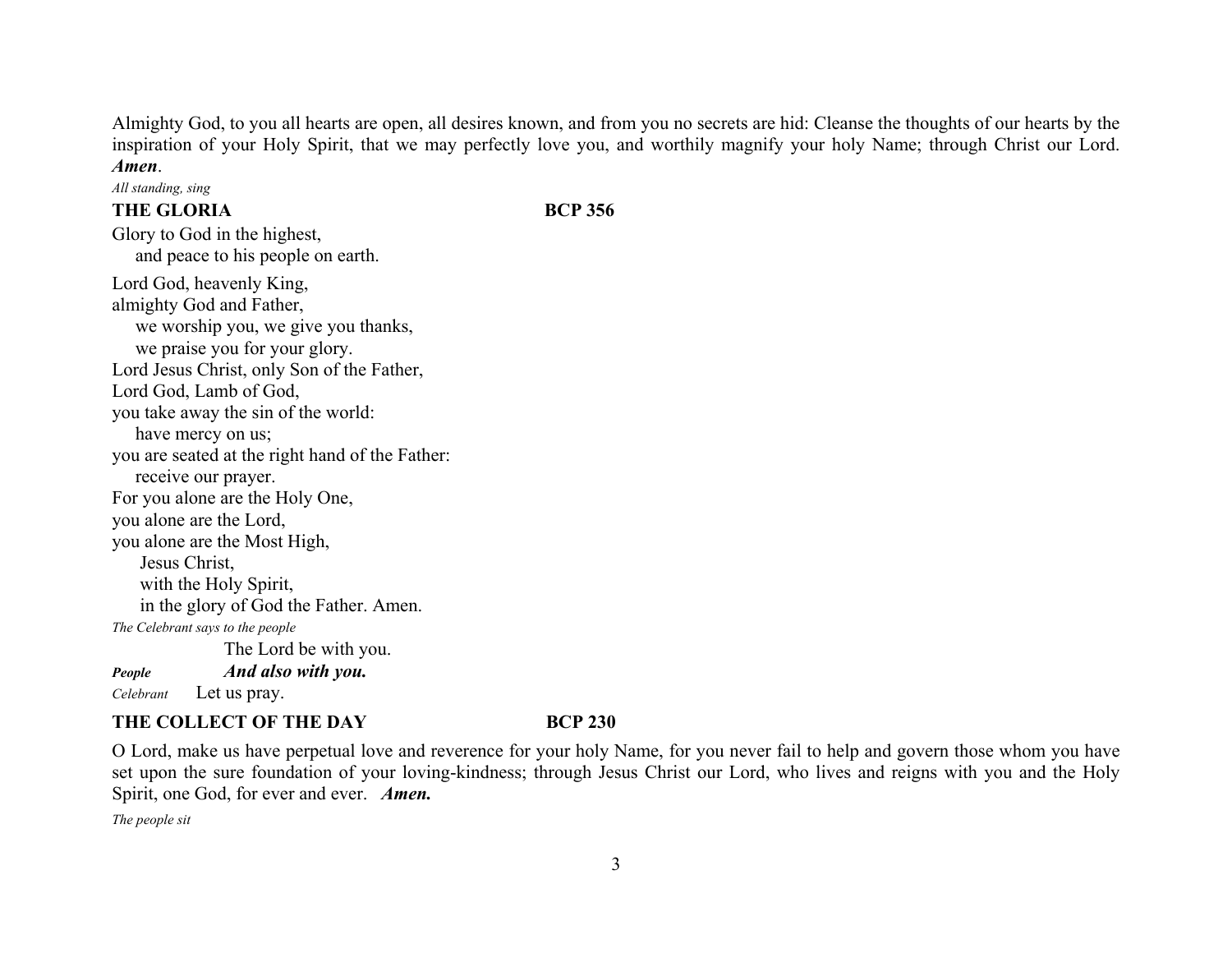# **READING Job 38:1-11, 16-18 Pew Bible 562** *Reader* The Word of the Lord.

*People* **Thanks be to God**.

# **PSALM 107:1-3, 23-32 BCP 746**

- <sup>1</sup> Give thanks to the Lord, for he is good, $*$ and his mercy endures for ever.
- $2 \text{ Let all those whom the Lord has redeemed proclaim*}$ that he redeemed them from the hand of the foe.
- $3$  He gathered them out of the lands;\* from the east and from the west, from the north and from the south.
	- <sup>23</sup> Some went down to the sea in ships\* and plied their trade in deep waters;.<br><sup>24</sup> They beheld the works of the Lord\*
	- They beheld the works of the Lord\* and his wonders in the deep.<br> $\frac{25}{100}$  Then he englise and a starmy  $y$
	- Then he spoke, and a stormy wind arose,\* which tossed high the waves of the sea.<br><sup>26</sup> They mounted up to the heavens and fell
	- They mounted up to the heavens and fell back to the depths;\* their hearts melted because of their peril.
	- <sup>27</sup> They reeled and staggered like drunkards\* and were at their wits' end.
	- <sup>28</sup> Then they cried to the Lord in their trouble, $*$ and he delivered them from their distress.
	- <sup>29</sup> He stilled the storm to a whisper\*
	- and quieted the waves of the sea.<br> $30$  Then were they also because of the Then were they glad because of the calm, $*$ and he brought them to the harbor they were bound for.
	- $31$  Let them give thanks to the Lord for his mercy\* and the wonders he does for his children.
	- $32$  Let them exalt him in the congregation of the people\*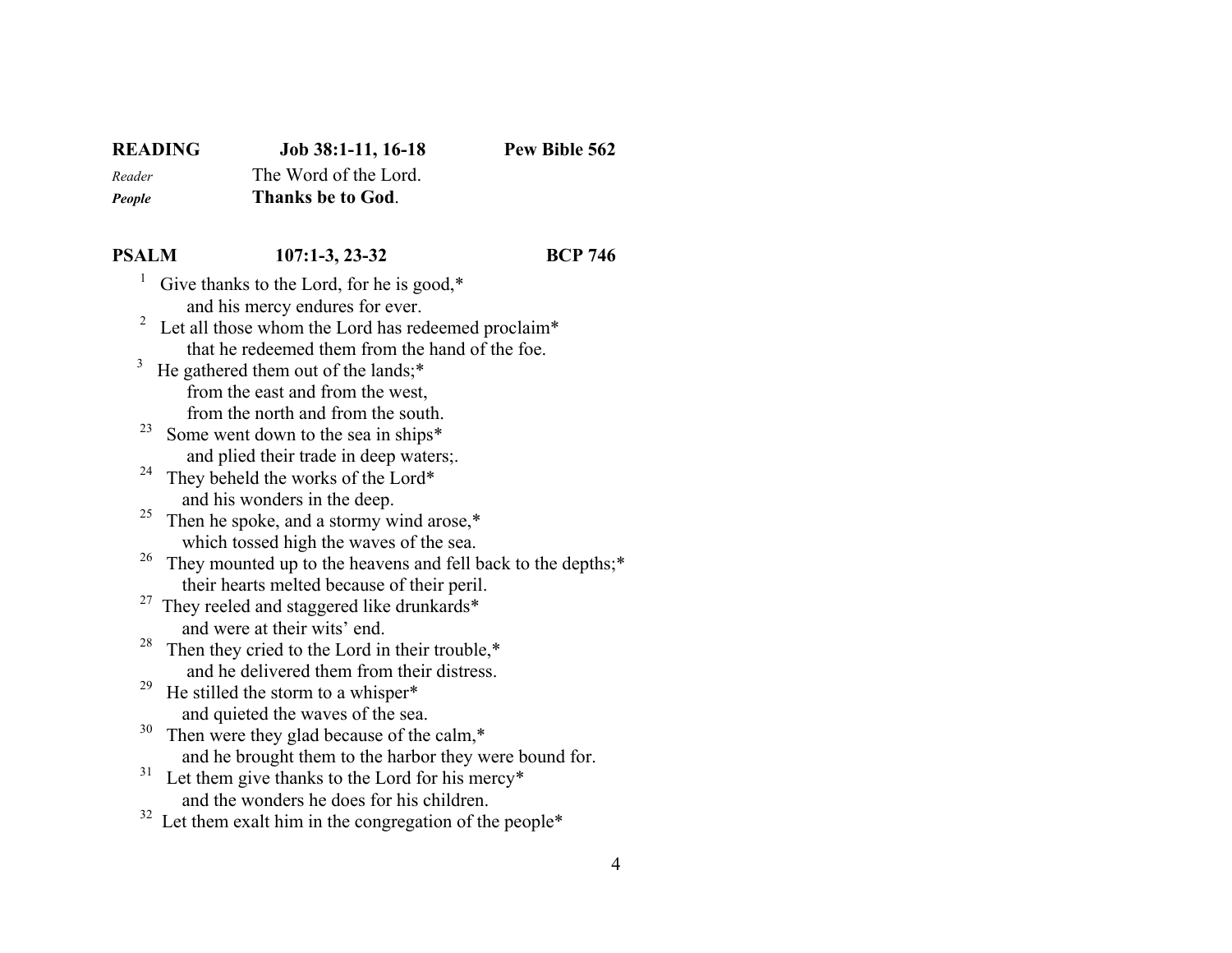and praise him in the council of the elders.

### **Psalm Response (sing)**

*Glory be to the Father, and to the Son, and to the Holy Ghost, as it was in the beginning, is now, and ever shall be, world without end. Amen. Amen.* 

**READING 2 Corinthians 5:14-21 Pew Bible 1210** Reader The Word of the Lord.

*People* **Thanks be to God.** 

#### **GOSPEL PROCESSION Hymn #440 Blessed Jesus at**

 **Thy Word** 

Blessed Jesus, at thy word We are gathered all to hear thee; Let our hearts and souls be stirred Now to seek and love and fear thee; By thy teachings pure and holy, Drawn from earth to love thee solely.

*Celebrant* The Holy Gospel of our Lord Jesus Christ according to Mark.

*People* **Glory to you, Lord Christ.**

**THE HOLY GOSPEL Mark 4:35-41 Pew Bible 1049** 

The Gospel of the Lord. *People* **Praise to you, Lord Christ.** 

All our knowledge, sense, and sight Lie in deepest darkness shrouded, Till thy Spirit breaks our night With the beams of truth unclouded; Thou alone to God canst win us;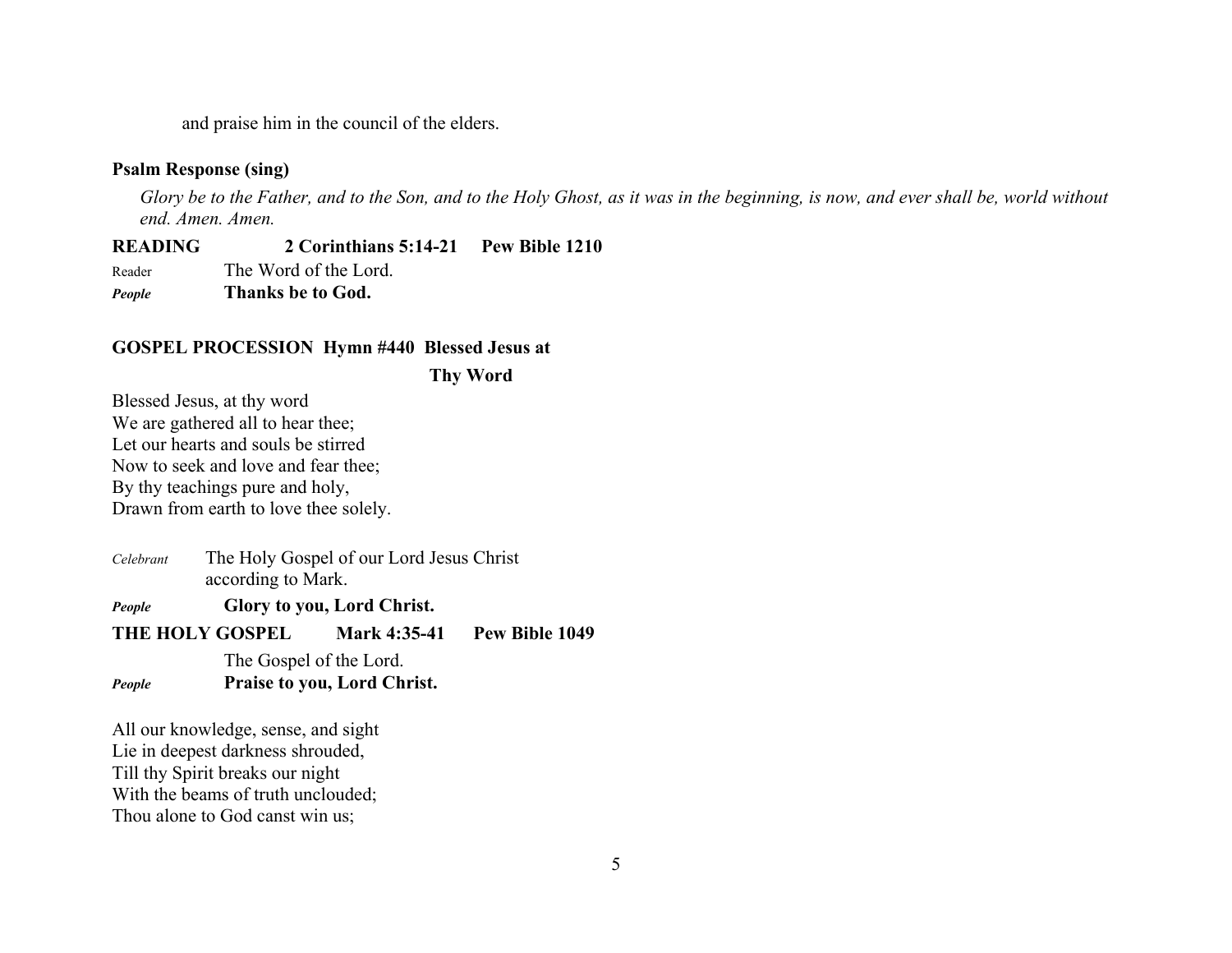Thou must work all good within us.

#### **SERMON**

 **Pastor Paul Laursen NICENE CREED (all standing**) **BCP 358**

We believe in one God, the Father, the Almighty, maker of heaven and earth, of all that is, seen and unseen. We believe in one Lord, Jesus Christ, the only Son of God, eternally begotten of the Father, God from God, Light from Light, true God from true God, begotten, not made, of one Being with the Father. Through him all things were made. For us and for our salvation he came down from heaven: by the power of the Holy Spirit he became incarnate from the Virgin Mary, and was made man. For our sake he was crucified under Pontius Pilate; he suffered death and was buried. On the third day he rose again in accordance with the Scriptures; he ascended into heaven and is seated at the right hand of the Father. He will come again in glory to judge the living and the dead, and his kingdom will have no end. We believe in the Holy Spirit, the Lord, the giver of life, who proceeds from the Father and the Son. With the Father and the Son he is worshiped and glorified. He has spoken through the Prophets.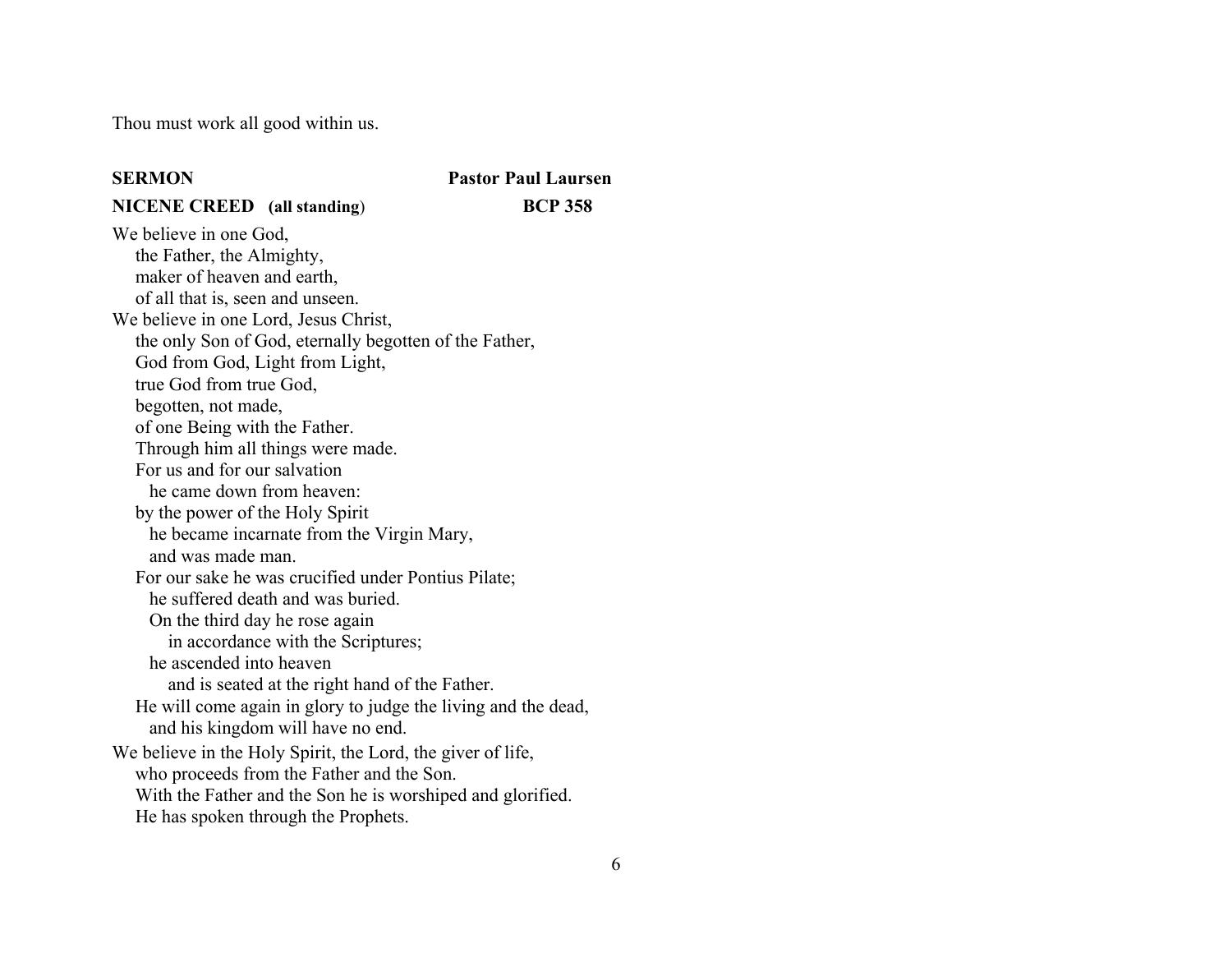We believe in one holy catholic and apostolic Church. We acknowledge one baptism for the forgiveness of sins. We look for the resurrection of the dead, and the life of the world to come. Amen.

### **PRAYERS OF THE PEOPLE**

# **BCP 388, Form 4**

*Leader* 

Let us pray for the Church and for the world.

Grant, Almighty God, that all who confess your Name may be united in your truth, live together in your love, and reveal your glory in the world.

*Silence* 

Lord, in your mercy

# *Hear our prayer*.

Guide the people of this land, and of all the nations, in the ways of justice and peace; that we may honor one another and serve the common good.

*Silence* 

Lord, in your mercy

# *Hear our prayer.*

Give us all a reverence for the earth as your own creation,

that we may use its resources rightly in the service of others and to your honor and glory.

*Silence* 

Lord, in your mercy

# *Hear our prayer.*

Bless all whose lives are closely linked with ours, and grant that we may serve Christ in them, and love one another as he loves us. Silence

Lord, in your mercy

# *Hear our prayer.*

Comfort and heal all those who suffer in body, mind, or spirit; give them courage and hope in their troubles, and bring them the joy of your salvation.

Silence

Lord, in your mercy

# *Hear our prayer.*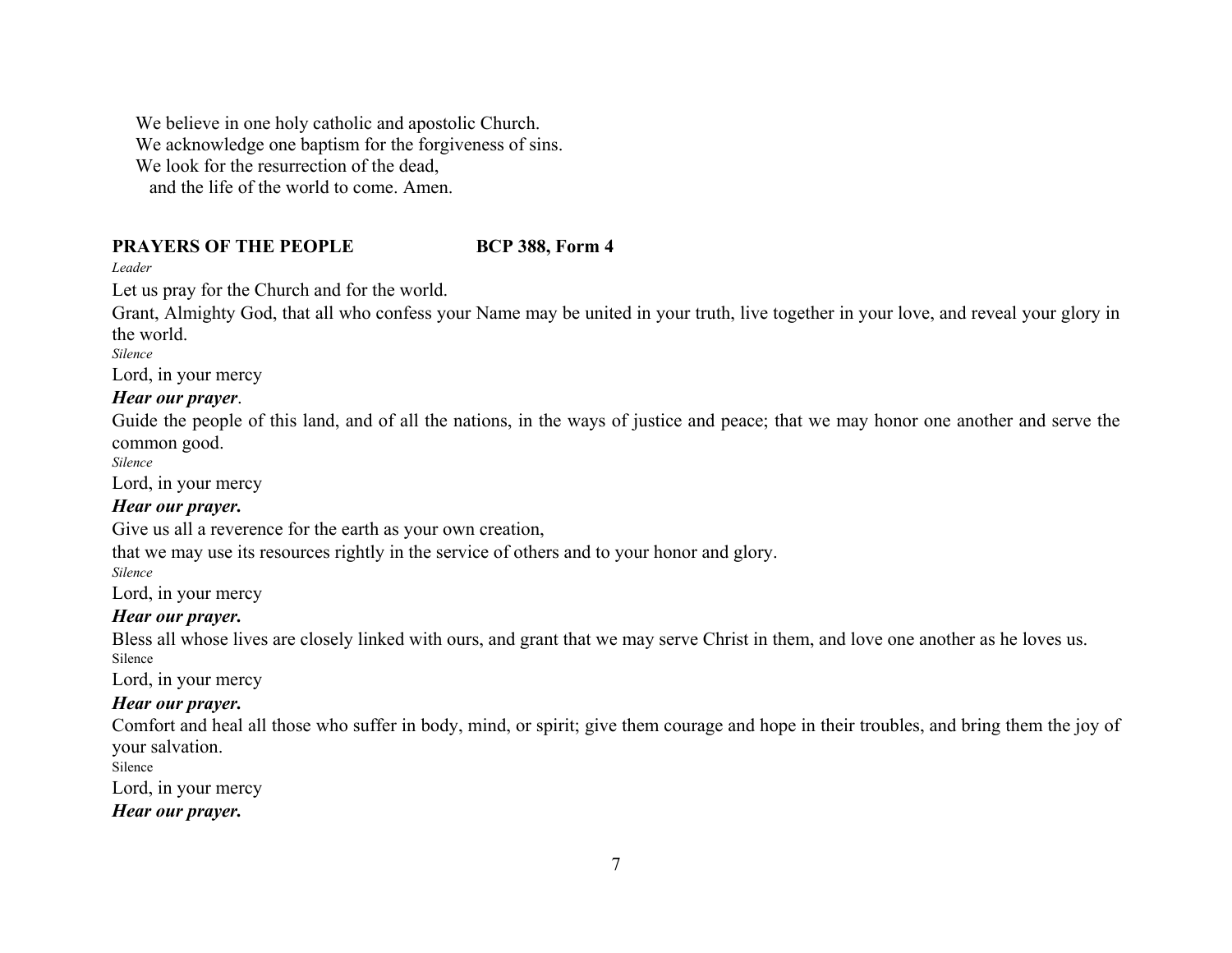We commend to your mercy all who have died, that your will for them may be fulfilled; and we pray that we may share with all your saints in your eternal kingdom.

Lord, in your mercy *Hear our prayer. Our Father in heaven, We pray with open hearts and minds to know your will for us. Reveal to us the initiatives we should take: For nourishing ourselves with your Word; for supporting each other in Christian fellowship; for taking the Gospel to outside communities; and for loving and serving others in the power of your Spirit. We are grateful for the pastoral encouragement you have provided us in this season. We are grateful for our lay leadership in* 

*their shouldering of extra burdens. Lord, we ask that you lay bare the hearts of this congregation, and open each one of us to every new day. Open us to what you have for our future as a new church family in Christ. Amen.* 

# **CONFESSION & ABSOLUTION BCP 360**

*Celebrant* Let us confess our sins against God and our neighbor. *Celebrant and People* Most merciful God, we confess that we have sinned against you in thought, word, and deed, by what we have done, and by what we have left undone. We have not loved you with our whole heart; we have not loved our neighbors as ourselves. We are truly sorry and we humbly repent. For the sake of your Son Jesus Christ, have mercy on us and forgive us; that we may delight in your will, and walk in your ways, to the glory of your Name. Amen*.*

*Celebrant*

Silence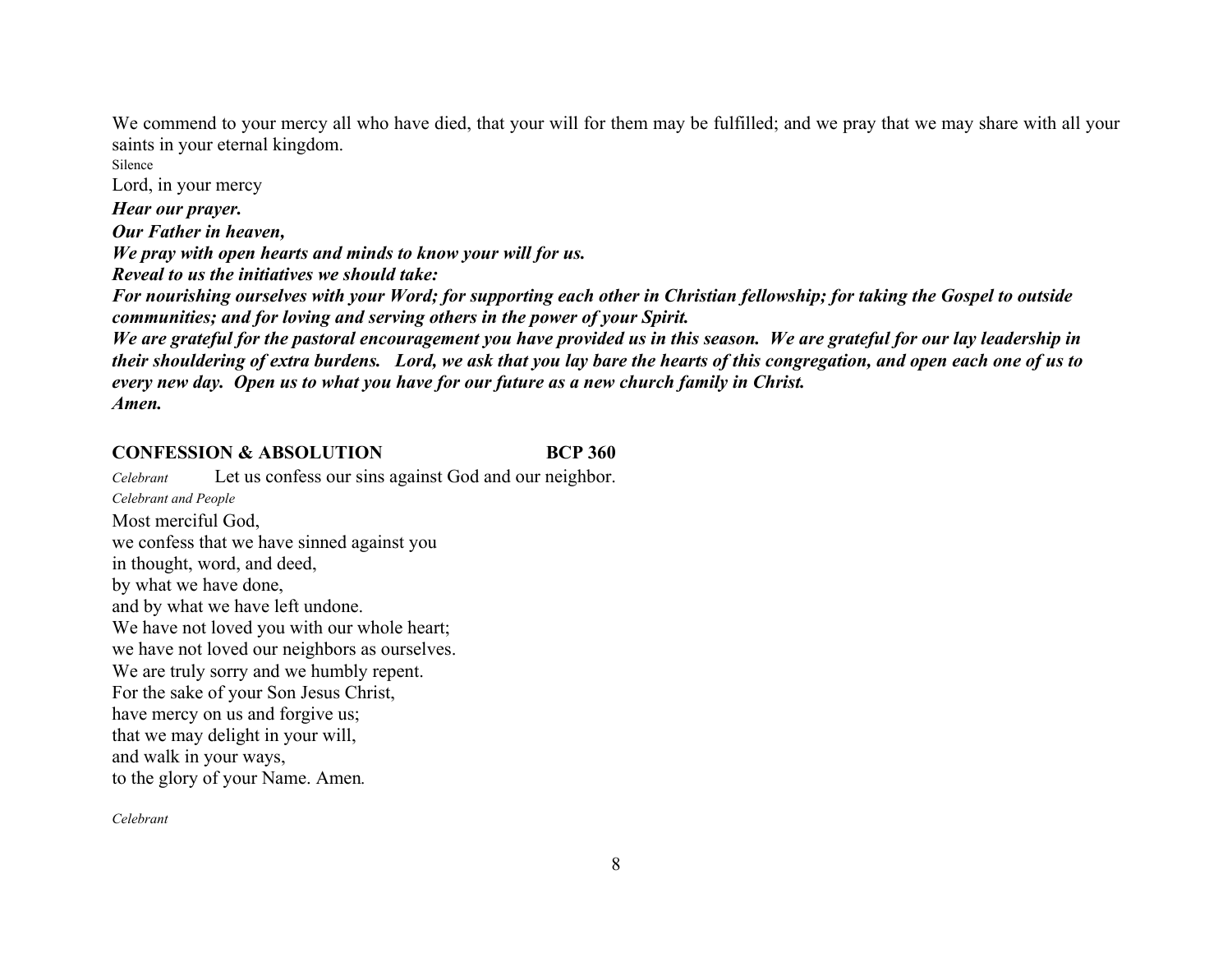Almighty God have mercy on you, forgive you all your sins through our Lord Jesus Christ, strengthen you in all goodness, and by the power of the Holy Spirit keep you in eternal life. **Amen.**

# **THE PEACE**

*All stand. The Celebrant says to the people* The peace of the Lord be always with you. *People* **And also with you.**

*Then the Celebrant and People may greet one another in the name of the Lord.* 

# **ANNOUNCEMENTS**

# **THE HOLY COMMUNION**

#### **OFFERTORY**

*Celebrant* Walk in love, as Christ loved us and gave himself for us, an offering and sacrifice to God.

#### **PRESENTATION OF ALMS & OBLATIONS**

### **PREPARATION OF ELEMENTS**

# **DOXOLOGY**

The people stand while the offerings are presented and placed on the Altar.

 *Praise God from whom all blessings flow Praise him all creatures here below Praise him above ye heavenly host Praise Father, Son and Holy Ghost. Amen.* 

# **THE GREAT THANKSGIVING**

Eucharistic Prayer A **BCP 361** *The people remain standing. The Celebrant says Celebrant* The Lord be with you. *People* **And also with you**. *Celebrant* Lift up your hearts. *People* **We lift them to the Lord**.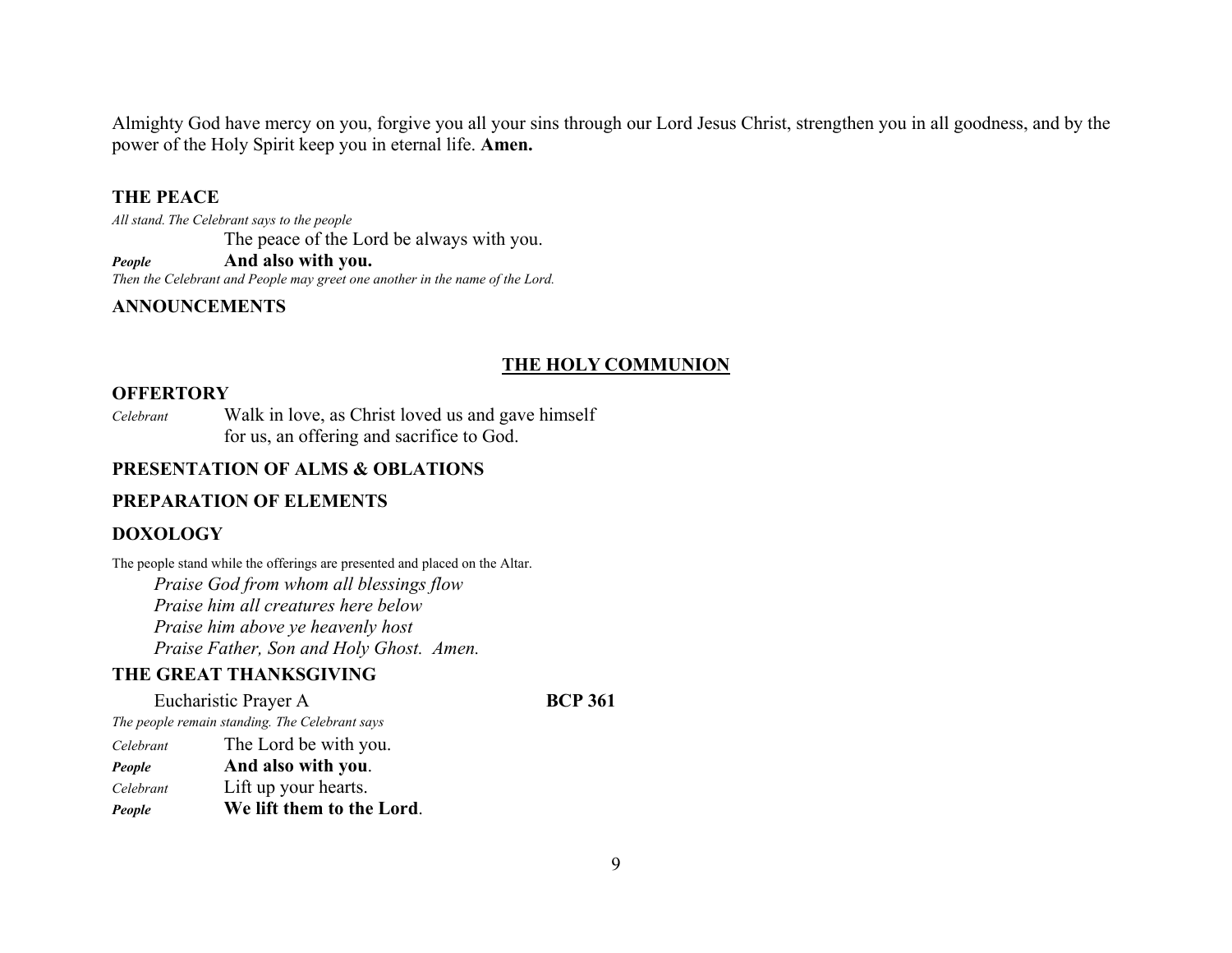*Celebrant* Let us give thanks to the Lord our God.

# *People* **It is right to give him thanks and praise**.

It is right, and a good and joyful thing, always and everywhere to give thanks to you, Father Almighty, Creator of heaven and earth.

Creator of the light and source of life, who hast made us in thine image, and called us to new life in Jesus Christ our Lord.

Therefore we praise you, joining our voices with Angels and Archangels and with all the company of heaven, who for ever sing this hymn to proclaim the glory of your Name:

*Celebrant and People* 

The Sanctus (sing) Holy, Holy, Holy Lord, God of power and might, Heaven and earth are full of your glory. *(2Xs)*  Hosanna, Hosanna in the highest. *(2Xs)*

*The people stand or kneel.* 

*Then the Celebrant continues* 

Holy and gracious Father: In your infinite love you made us for yourself; and, when we had fallen into sin and become subject to evil and death, you, in your mercy, sent Jesus Christ, your only and eternal Son, to share our human nature, to live and die as one of us, to reconcile us to you, the God and Father of all.

He stretched out his arms upon the cross, and offered himself, in obedience to your will, a perfect sacrifice for the whole world.

On the night he was handed over to suffering and death, our Lord Jesus Christ took bread; and when he had given thanks to you, he broke it, and gave it to his disciples, and said, "Take, eat: This is my Body, which is given for you. Do this for the remembrance of me."

After supper he took the cup of wine; and when he had given thanks, he gave it to them, and said, "Drink this, all of you: This is my Blood of the new Covenant, which is shed for you and for many for the forgiveness of sins. Whenever you drink it, do this for the remembrance of me."

Therefore we proclaim the mystery of faith.

# **The Memorial Acclamation**

*(Sing) Christ has died. Christ is risen.*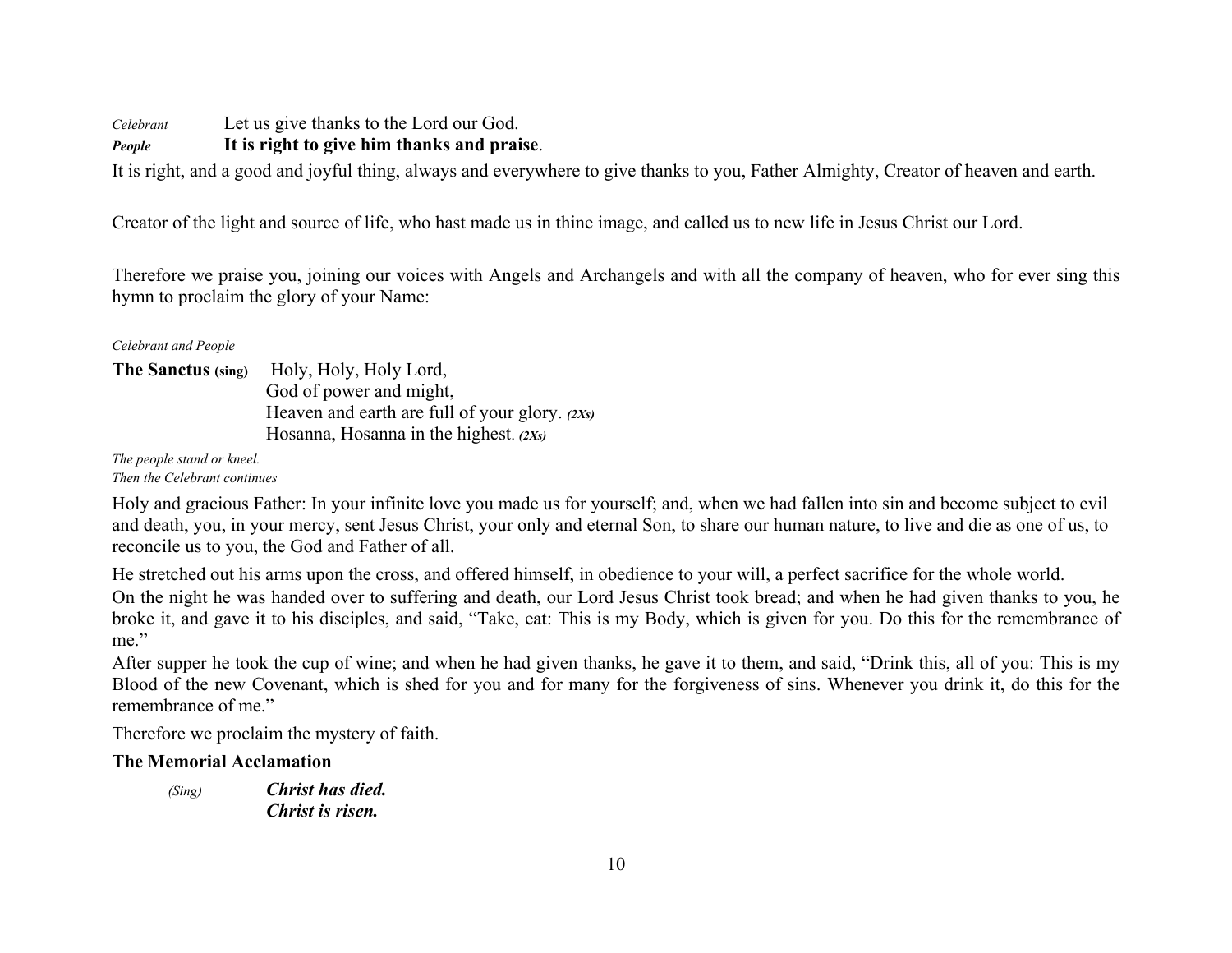# *Christ will come again.*

*The Celebrant continues* 

We celebrate the memorial of our redemption, O Father, in this sacrifice of praise and thanksgiving. Recalling his death, resurrection, and ascension, we offer you these gifts.

Sanctify them by your Holy Spirit to be for your people the Body and Blood of your Son, the holy food and drink of new and unending life in him. Sanctify us also that we may faithfully receive this holy Sacrament, and serve you in unity, constancy, and peace; and at the last day bring us with all your saints into the joy of your eternal kingdom.

All this we ask through your Son Jesus Christ. By him, and with him, and in him, in the unity of the Holy Spirit all honor and glory is yours, Almighty Father, now and for ever.

# **The Great Amen (sing)** *Amen. Amen. Amen.*

*Celebrant And now, as our Savior Christ has taught us, we are bold to say,* 

*People and Celebrant* 

Our Father, who art in heaven, hallowed be thy Name,

 thy kingdom come, thy will be done,

on earth as it is in heaven.

Give us this day our daily bread.

And forgive us our trespasses,

as we forgive those

who trespass against us.

And lead us not into temptation,

but deliver us from evil.

For thine is the kingdom,

and the power, and the glory, for ever and ever. Amen.

# **THE BREAKING OF THE BREAD**

**BCP 364** 

*Celebrant*Alleluia. Christ our Passover is sacrificed for us;

*People Therefore let us keep the feast. Alleluia.*

*Celebrant*The Gifts of God for the People of God.

Take them in remembrance that Christ died for you, and feed on him in your hearts by faith, with thanksgiving.

*\* All baptized Christians are welcome to receive communion.*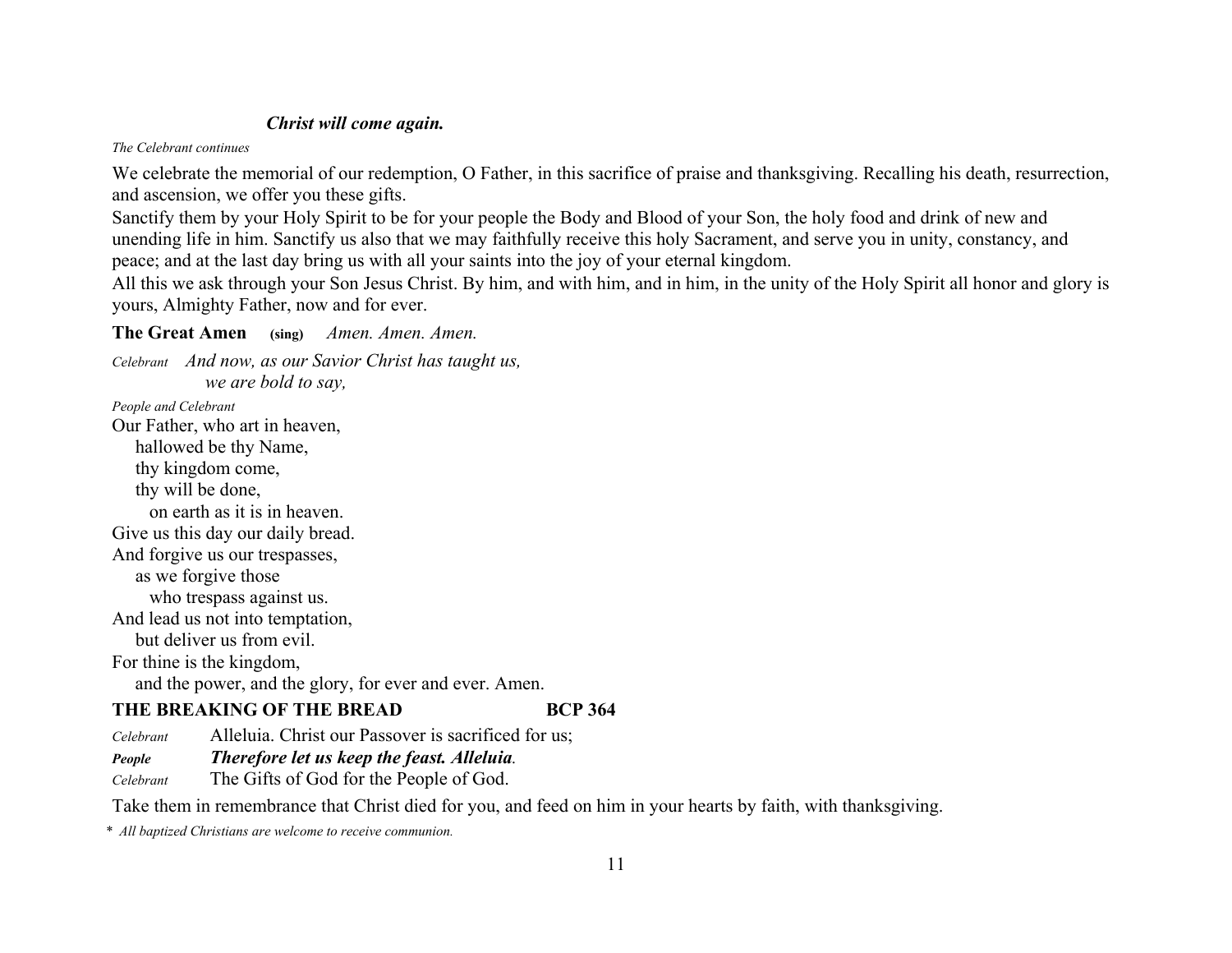*For those not yet baptized (or for baptized visitors who do not wish to receive the Sacrament), you may come to the altar rail and cross your arms; the priest will be happy to pray a prayer of blessings.\* Administration of Communion:* 

 *- Please follow usher's directions to altar rail.* 

 *- The consecrated bread is offered with the words,* 

 *"The Body of Christ, the bread of heaven." (Amen).* 

*\* Intercessory Prayer is available at the back of the Sanctuary.* 

#### **COMMUNION HYMN**

*Lord, I Need You, Lord*  Lord, I need You, Lord Come and set me free Free from all the darkness That hides Your light from me. Lord, I need You, Lord Shine Your love on me Let its warmth and life and pow'r Touch me again and set me free. Used by permission, CCLI 126471

*Celebrant* Let us pray.

#### **POST-COMMUNION PRAYER***, said by all* BCP 365

Eternal God, heavenly Father, you have graciously accepted us as living members of your Son our Savior, Jesus Christ, and you have fed us with spiritual food in the Sacrament of his Body and Blood. Send us now into the world in peace, and grant us strength and courage to love and serve you with gladness and singleness of heart; through Christ our Lord. Amen.

# **THE BLESSING**

### **RECESSIONAL Hymn #544 Jesus Shall Reign**

#### **THE DISMISSAL** BCP 366

*The Celebrant dismisses them with these words* 

Let us go forth in the name of Christ.